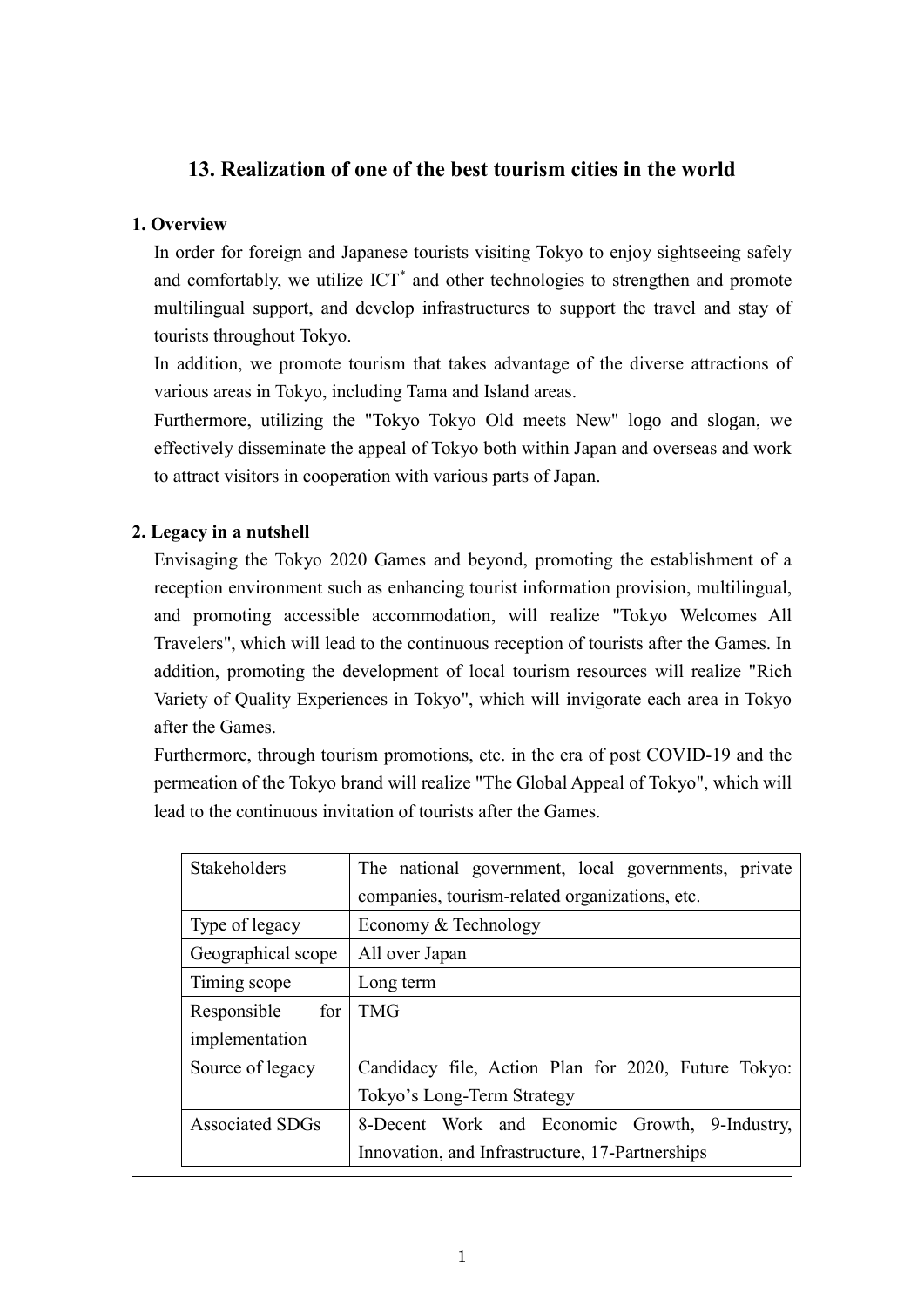### **3. Development**

## **(1) Why**

Since the Games-related parties and others from both inside and outside Japan will visit Tokyo and Tokyo will attract attention from all over the world through the media during the Tokyo 2020 Games, the Games will be a great opportunity to disseminate the appeal of Tokyo and other parts of Japan to the world and further revitalize the tourism industry through collaboration between Tokyo and other parts of Japan.

To that end, taking the Games as an opportunity, it is important to ensure the development of an environment where all tourists visiting from both inside and outside Japan the Games can have a safe and comfortable stay in Tokyo so that they will be satisfied with sightseeing in Tokyo.

In addition, in order for these tourists to enjoy sightseeing in Tokyo, it is important to have them experience the diverse attractions of each area in Tokyo, including the Tama and Island areas, while promoting the development and dissemination of new enjoyment that can meet the diverse needs of tourists as well as the development and polishing of tourism resources through collaboration with various local entities.

Furthermore, it is important to achieve sustainable growth of the tourism industry by activating domestic travel through wide-ranging and organic collaboration among Tokyo and other parts of Japan and also by strategic transmission of the attractions of Tokyo and content development in preparation for the recovery of the inbound tourism.

### **(2) When**

| FY2013 | The "Multilingual Support Council for the Tokyo 2020 Olympic and                 |  |
|--------|----------------------------------------------------------------------------------|--|
|        | Paralympic Games" was established                                                |  |
| FY2014 | The "Policies for Establishing Inbound Tourism Infrastructure " were             |  |
|        | formulated                                                                       |  |
|        | *Formulated to show the direction of initiatives which Tokyo should work on in   |  |
|        | a body in order to systematically and intensively develop the infrastructures to |  |
|        | support the travel and stay of tourists from both software and hardware aspects  |  |
|        | throughout Tokyo by the Tokyo 2020 Games, so that foreign tourists visiting      |  |
|        | Tokyo can enjoy sightseeing safely and comfortably                               |  |
|        | The "Guidelines for Standardizing Guide Signs for Tourists" were                 |  |
|        | revised                                                                          |  |
|        | The "Tokyo Branding Strategy" was formulated                                     |  |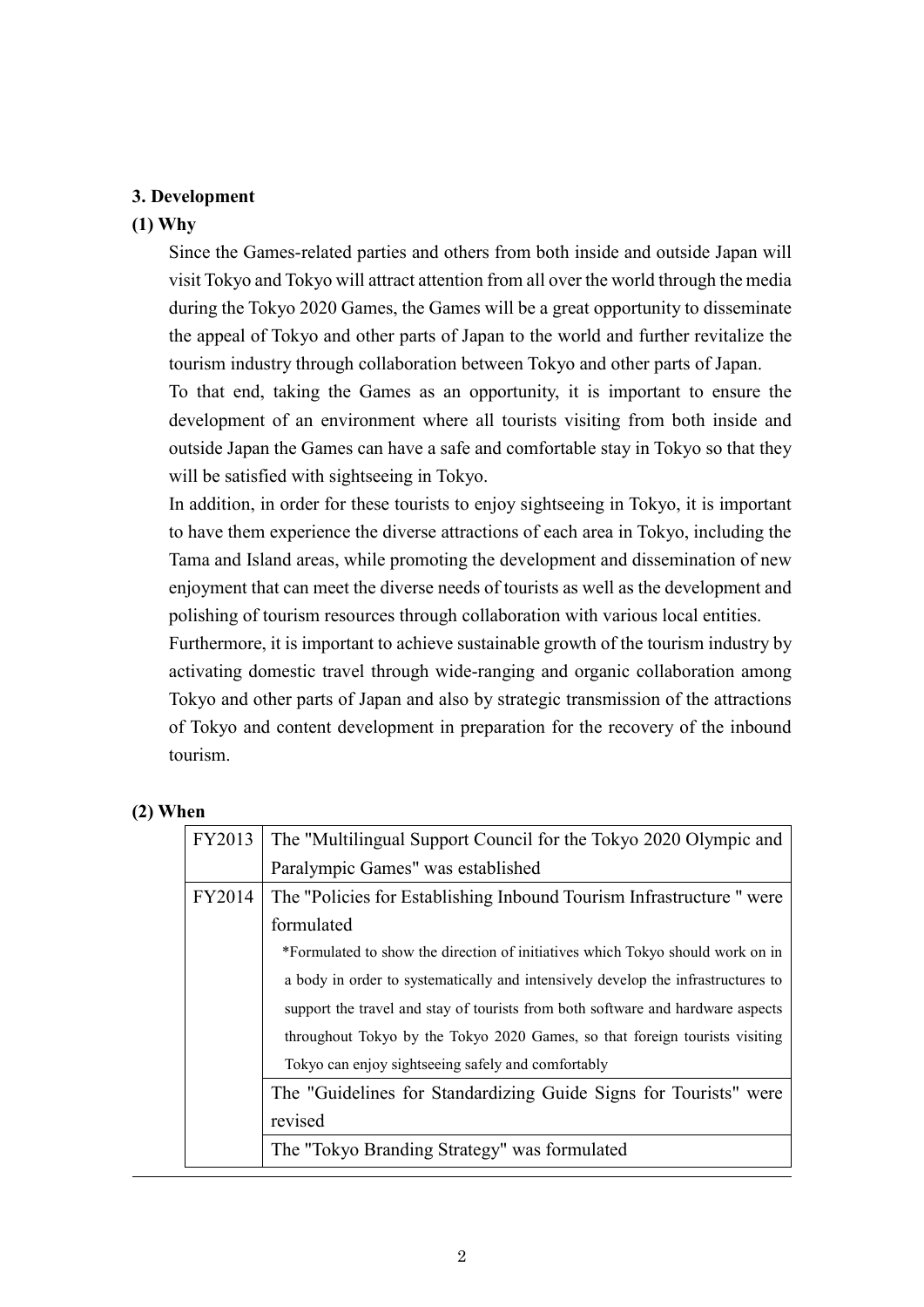|        | *Formulated with the aim of establishing the "Tokyo brand" as a travel               |  |
|--------|--------------------------------------------------------------------------------------|--|
|        | destination chosen by tourists around the world in anticipation of the delivery of   |  |
|        | the Tokyo 2020 Games and the post-Games                                              |  |
| FY2015 | The "Multilingual Support / ICT Promotion Forum" was held                            |  |
|        | (implemented every year to FY2020)                                                   |  |
|        | *This forum was organized by the Multilingual Support Council for the Games,         |  |
|        | to conduct activities including advanced initiatives for multilingual support,       |  |
|        | introduction of ICT technology trends, explanation of initiatives to promote ICT     |  |
|        | throughout society, and introduction of advanced cases implemented by local          |  |
|        | governments and private companies                                                    |  |
| FY2016 | "PRIME Tourist Destination City Tokyo: Tokyo Tourism Strategy                        |  |
|        | Action Plan 2017" was formulated                                                     |  |
|        | *Formulated with the aim of developing comprehensive and systematic measures         |  |
|        | from a medium- to long-term perspective in order to quickly and accurately           |  |
|        | respond to rapid changes in the environment surrounding tourism                      |  |
| FY2017 | An iconic catchphrase to promote sightseeing in Tokyo overseas                       |  |
|        | "Tokyo Old meets New" was announced                                                  |  |
|        | "PRIME Tourist Destination City Tokyo: Tokyo Tourism Strategy                        |  |
|        | Action Plan 2018" was formulated                                                     |  |
| FY2018 | "PRIME Tourist Destination City Tokyo: Tokyo Tourism Industry                        |  |
|        | Promotion Action Plan - Key Initiatives for the Tokyo 2020 Games-"                   |  |
|        | was formulated                                                                       |  |
|        | *Formulated based on "Tokyo Tourism Strategy Action Plan 2018", in order to          |  |
|        | encourage the tourism industry to make great strides while taking the Games as       |  |
|        | an opportunity, by selecting measures that should be prioritized in anticipation of  |  |
|        | the Games, accelerating initiatives, and utilizing the results as a legacy after the |  |
|        | Games, as well as implementing continuous initiatives throughout the Games           |  |

## **(3) Who**

TMG

# **(4) How**

① **Development of an environment and hospitality that allows foreign tourists to stay comfortably**

**A. Promotion of multilingual support**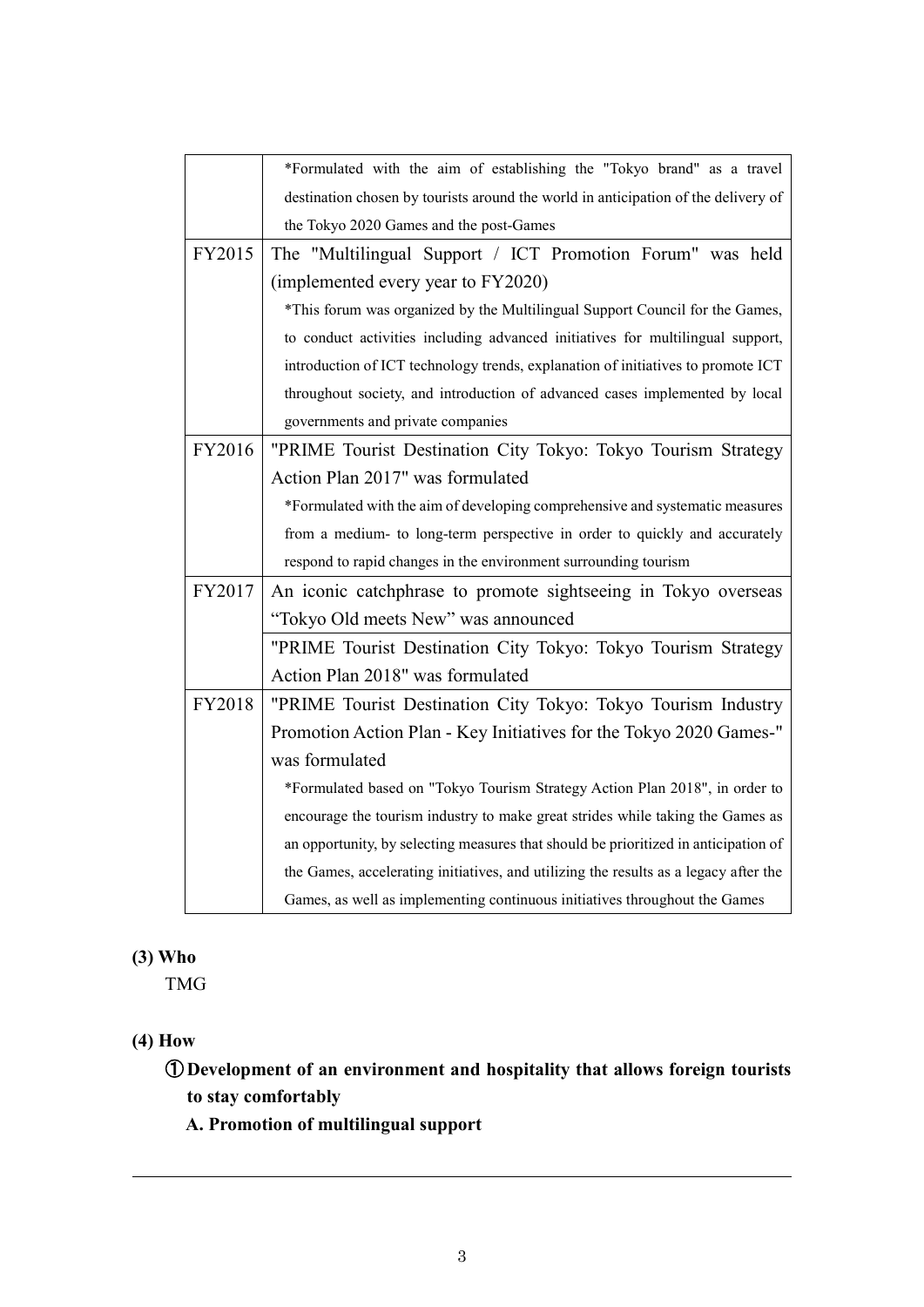#### **<Promotion of multilingual support>**

○ At the "Multilingual Support Council for the Tokyo 2020 Olympic and Paralympic Games" that is promoting initiatives through collaboration between the public and private sectors, we establish the basic concept of multilingual support, which is based on Japanese and English services and using pictograms\*. In consideration of demand, regional characteristics and visibility, we promote multilignaual

<Image of a multilingual speech translation app "VoiceTra">[1]



support that includes Chinese, Korean, and other languages, as required.

- $\bigcirc$  We promote specific initiatives of multilingual support while mutually referring to the measures of various entities by gathering examples of multilingual support initiatives, posting on a portal site and sharing information and know-how.
- $\circ$  In order to effectively utilize ICT and a multilingual speech translation app "Voice Tra", etc. as multilingual support tools, we promoted functional enhancement and utilization by local governments through the expansion of information sharing and demonstration opportunities regarding the latest technology trends by the "Multilingual Support (/ ICT) Promotion Forum" etc.

## **<Development of an environment where foreigners can travel smoothly without dissatisfaction and anxiety>**

- $\circ$  In anticipation of the Tokyo 2020 Games, we enrich information displayed on road guide signs by adding highway route numbers in addition to adding an English expression and pictograms.
- $\bigcirc$  We promoted the addition of an English expression on road regulatory signs (temporary stop, slowdown) around the competition venues and sightseeing spots.

<Addition of an English expression on road regulatory signs $>^{[2]}$ 



 $\bigcirc$  In accordance with the "Guidelines for Standardizing Guide Signs for Tourists (Pedestrian

<sup>[1]</sup> National Institute of Information and Communications Technology (NICT)'s website[: http://voicetra.nict.go.jp/](http://voicetra.nict.go.jp/)

<sup>[2]</sup> Strengthening of Policies to Realize the "Three Cities" (FY2018) (TMG)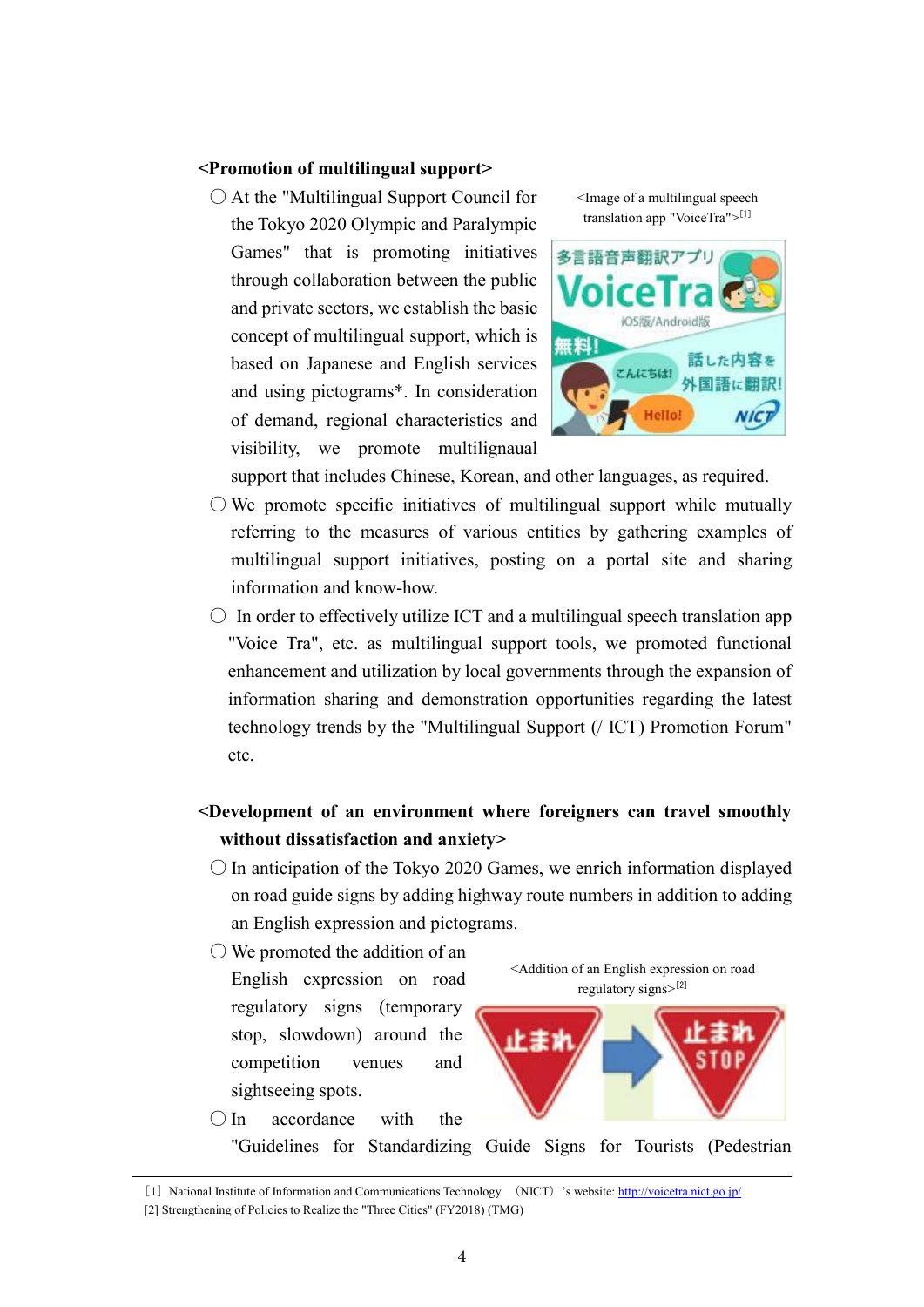Edition)", we maintain and update the tourist information signs for areas where foreign tourists frequently visit.

- $\bigcirc$  With reference to the initiatives of the Shinjuku Terminal Council, at Tokyo Station, Shinagawa Station, and major terminal stations, we establish an environment where foreigners can travel smoothly without dissatisfaction and anxiety through the spread of multilingual information displays, the utilization of pictograms, and the thorough uniformity and continuity of expression in cooperation with the related entities.
- $\bigcirc$  In order to promote the development of navigation apps that can be used indoors, for example at terminal stations, we make electronic digital maps open data in cooperation with the national government and conduct demonstration experiments using ICT around Shinjuku Station.
- $\circ$  On the metropolitan subways, we expand the installation of multilingual invehicle LCD monitors, and the multilingual support for guide signs and ticket vending machines. In addition, we extend the deployment of concierges (station guides) who can speak English at stations that foreign tourists visit very often.
- $\circlearrowright$  We promote the development of multilingual guide signs so that foreigners can travel smoothly and spend comfortable time even in waterfront spaces.
- $\bigcirc$  In order to improve convenience for visitors to the islands including foreign tourists, we install multilingual information signs in passenger waiting spaces and airport terminal buildings in the Tama and Island areas.
- $\bigcirc$  We promote the installation of multilingual guide signs so that foreign tourists can travel smoothly and spend comfortable time in parks, zoos, cultural property gardens, etc., which serve as the competition venues, etc.
- $\circlearrowright$  We introduce guide services, etc. using ICT in metropolitan zoos and gardens.

#### **<Support for tourism businesses>**

- $\bigcirc$  We provide multilingual call center services (in English, Chinese, Korean, French, Thai, German, Italian, Spanish, Portuguese, Russian, Vietnamese, and Indonesian) for accommodation facilities, restaurants, retailers, and taxi operators in Tokyo.
- $\circlearrowright$  We support initiatives to accept foreign tourists taken by accommodation facilities, restaurants and retailers in Tokyo including the introduction of credit card payment terminals and multilingual tablets.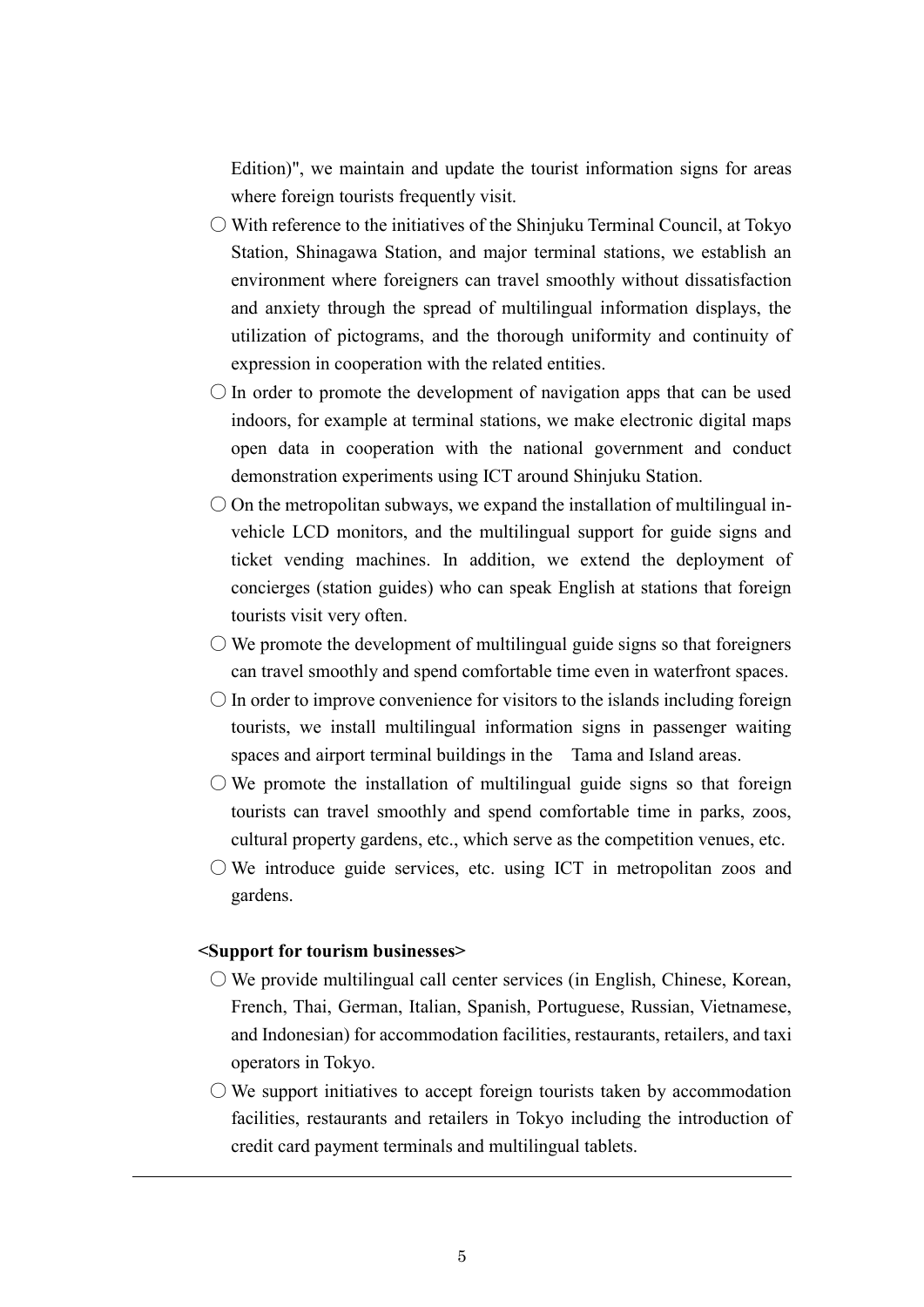- $\bigcirc$  In order to promote the establishment of a reception environment for foreign tourists, we support taxi operators in Tokyo intending to introduce tablet that can be utilized for multilingual support and electronic payment.
- **<Multilingual support for medical information, disaster prevention-related information, etc.>**
	- $\bigcirc$  Based on the needs of foreign tourists, etc., we promote initiatives to enrich multilingual support for providing medical institution information on the website.
	- $\circlearrowright$  We deploy 70 ambulance teams that can take actions in consideration of customs of different cultures, etc., utilizing multilingual speech translation apps at 26 fire stations in Tokyo, and build a rescue and ambulance transport system that can accommodate invalid foreigners.
	- $\bigcirc$  We utilize translation apps, etc. to establish a system that can support emergency services and help desks at fire stations in multiple languages.
	- $\bigcirc$  We post disaster prevention-related information on digital signage\* at fire stations, etc. in multiple languages to convey safety and security information to foreigners.
	- $\bigcirc$  We promote multilingualization of evacuation routes and methods, etc. at airports and accommodation facilities so that foreigners can utilize them with peace of mind.
	- $\bigcirc$  We prepare and distribute service manuals so that staff can support the introduction of an appropriate medical institution according to the symptom in the event that a foreigner becomes ill at an accommodation facility, etc., as well as support the establishment of a reception environment for foreign patients corresponding to the local conditions in municipalities.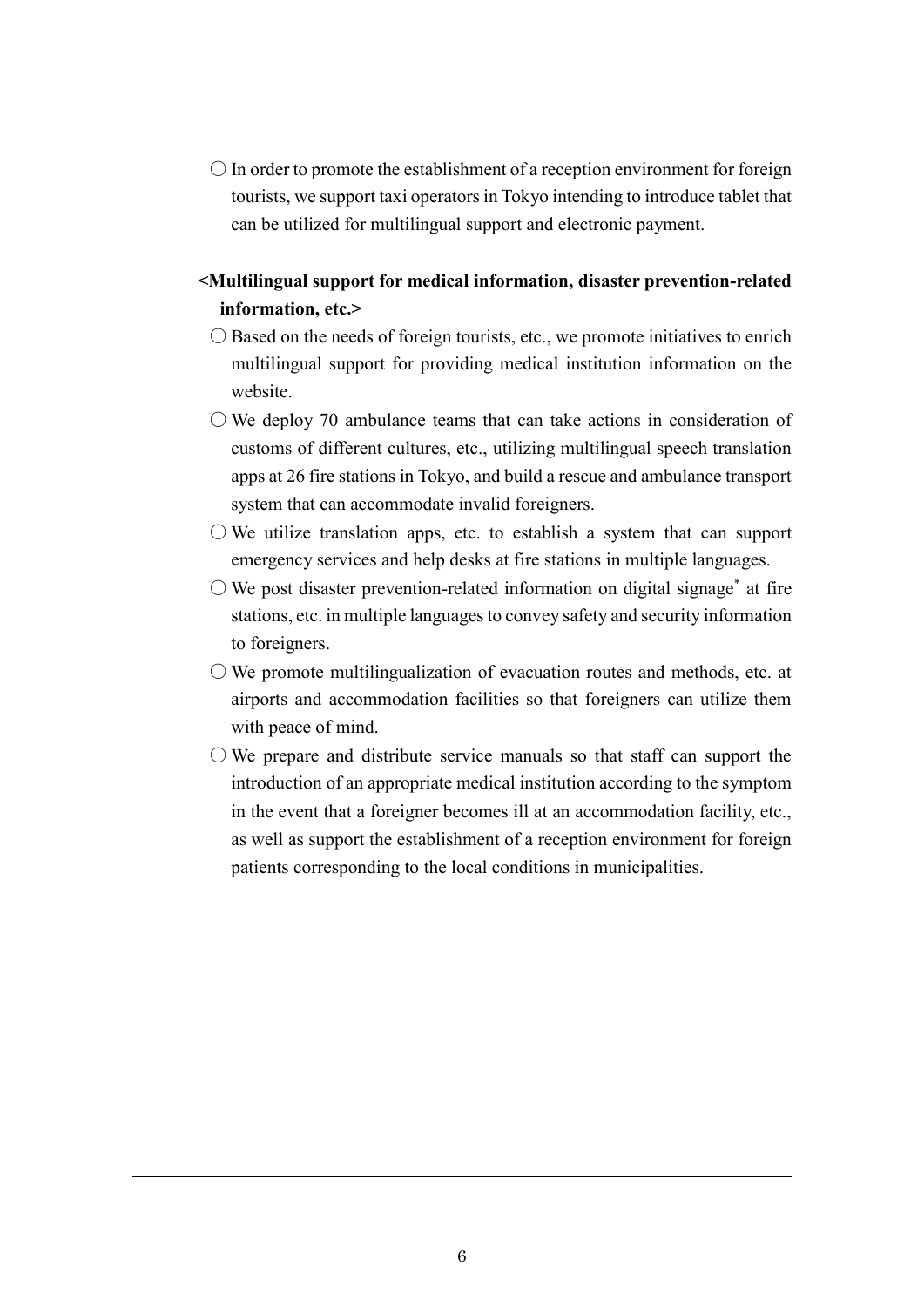- **B. Improvement of reception environment for foreign tourists <Enhancement and enrichment of tourist information functions>**
	- $\bigcirc$  We operate the Tokyo Tourist Information Center and promote setting up tourist information desks.
	- ○We provide tourist information in multiple languages with digital signage installed in walking spaces and tourist information desks in 10 areas that foreign tourists visit very often and around the competition venues for the Games, and provide tourist

information in multiple languages.

- $\bigcirc$  We promoted the development of Wi-Fi antennas in walking spaces and metropolitan facilities in 10 areas that foreign tourists visit very often. We support the initiatives of municipalities.
- $\bigcirc$  At the Disaster Prevention Center, we implement special opening at night for people

who cannot visit during the day and night tours that allow visitors to experience disaster occurring at night, and promote the development of new experience programs and refurbishment of facilities using ICT, so as to provide more effective opportunities for experiential learning about disaster prevention even to foreigners with various cultural backgrounds and disaster prevention awareness.

- In order to promote cashless\* payment at metropolitan facilities, we implemented demonstration experiments of QR-code payment at Ueno Zoological Gardens. In addition, we introduced credit card payment systems, contactless electronic money systems and the QR code payment systems at museums.
- $\bigcirc$  On the metropolitan subways, we establish a free Wi-Fi environment at train stations so that foreign tourists can smoothly obtain information necessary for transfer, etc. In addition, we introduced a free Wi-Fi environment in trains.

<Tokyo Tourist Information Center (at TMG Building $>$ <sup>[3]</sup>



 $\langle$ TOKYO FREE Wi-Fi area sign $>^{[4]}$ 



<sup>[3]</sup> PRIME Tourist Destination City Tokyo: Tokyo Tourism Industry Promotion Action Plan ~Key Initiatives for the Tokyo 2020 Games~

<sup>[4]</sup> Future Tokyo: Tokyo's Long-Term Strategic Vision (TMG)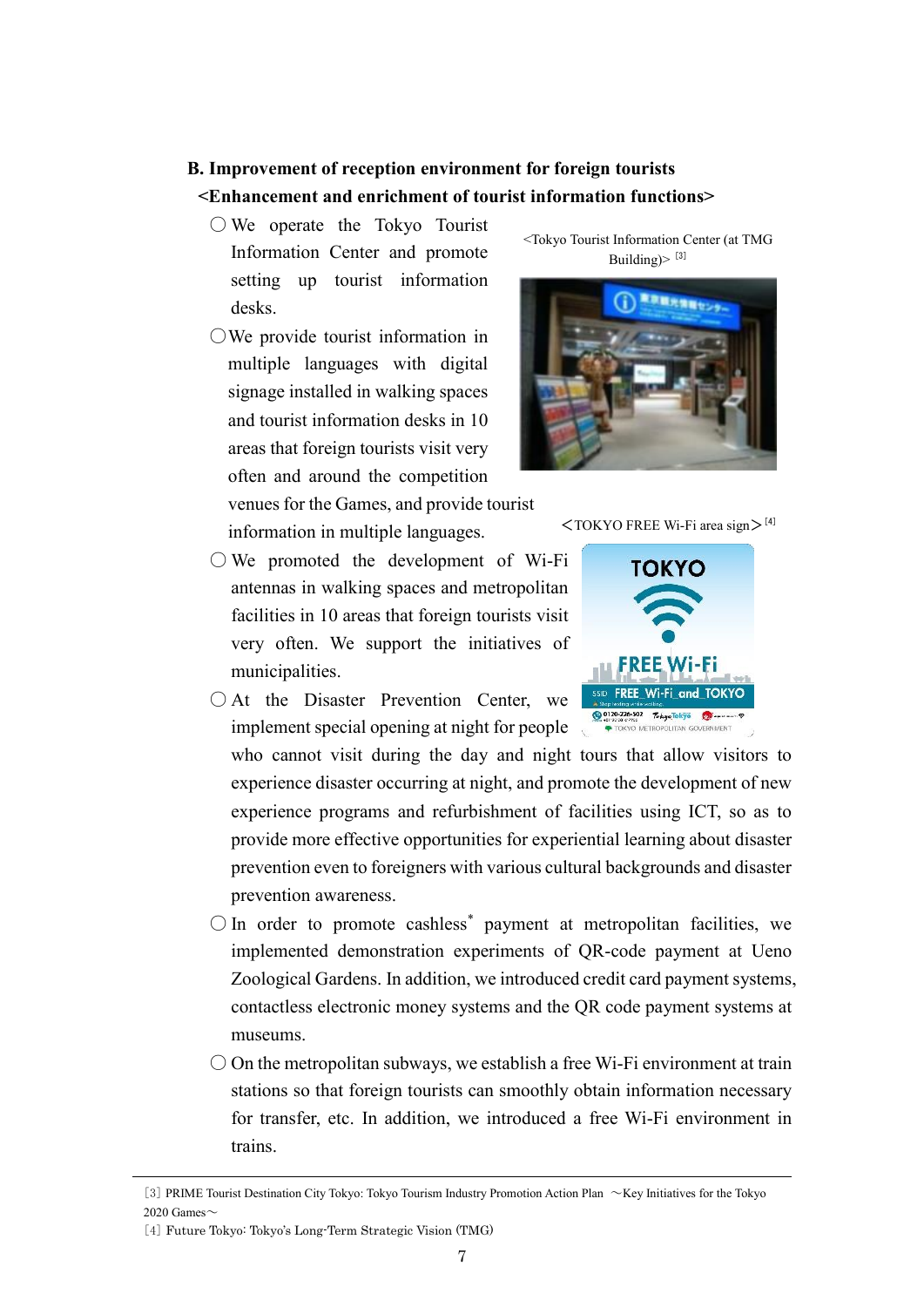#### **<Nurturing of volunteers>**

- $\bigcirc$  Through collaboration with municipalities, companies, organizations, etc., we nurture 50,000 hospitality language volunteers for foreigners, and utilize e-learning that anyone can feel free to learn hospitality and simple expressions in foreign languages so as to further expand hospitality.
- $\bigcirc$  We nurture volunteer leaders who will serve as the core of tourism volunteers and act as instructors, so as to raise the level of tourism volunteers as a whole.
- $\bigcirc$  Targeting junior and senior high school students, the younger generation who lead the next generation, we provide lectures to



learn how to serve foreign tourists and how to show "hospitality" unique to Tokyo, so as to nurture the "OMOTENASHI (hospitality) Ambassador", candidates for tourism volunteers.

### **<Support for diverse cultures and customs>**

- $\bigcirc$  In order to promote understanding of diverse cultures and customs such as Muslims, we hold seminars on reception support and dispatch specialists.
- $\bigcirc$  We prepare pamphlets that introduce facilities supporting diverse cultures and customs such as Muslims, vegans and vegetarians, and disseminate information.

#### **<Enrichment of accessible tourism\*>**

- $\bigcirc$  We advance initiatives to enhance accessible tourism, in which people with impairments and elderly people actively go out and travel using various transportation means comfortably.
- $\bigcirc$  In order to improve the accommodation environment, we make efforts to revise the Barrier-Free Building Ordinance, and expand the assistance system for supporting barrier-free renovation of accommodation facilities, so as to

<Example of support for improved accessibility, Keio Plaza Hotel $>$ [6]



<sup>[5]</sup> Towards 2020 –Building the Legacy – (TMG)

<sup>[6]</sup> Future Tokyo: Tokyo's Long-Term Strategic Vision (TMG)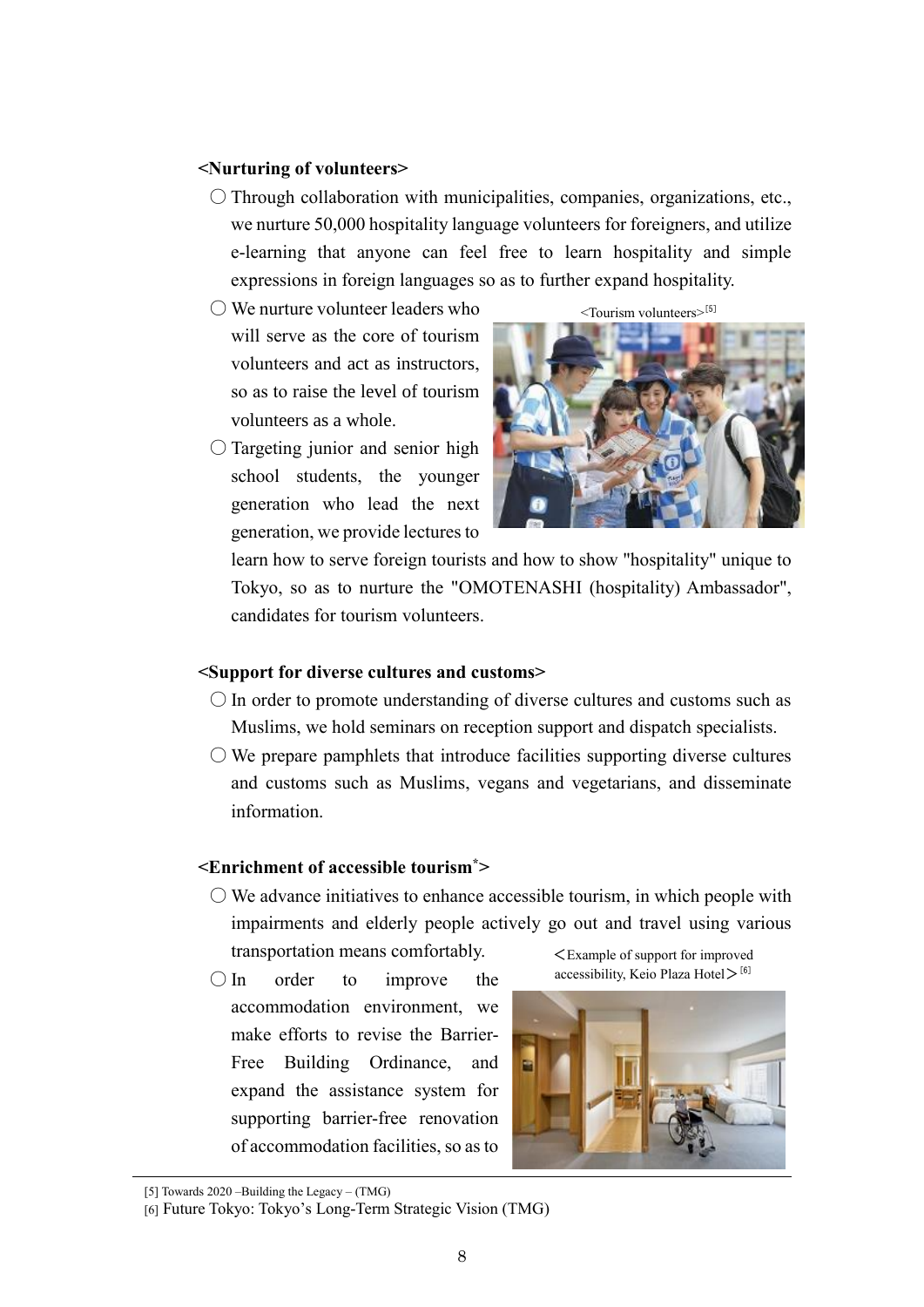promote the barrier-free renovation of general guest rooms. In addition, we enrich information dissemination by posting barrier-free information on the portal site of TMG, etc.

- For further promotion of barrier-free renovation, we hold barrier-free promotion seminars and dispatch advisors for accommodation operators, etc.
- $\circlearrowright$  We prepare and distribute portable handbooks with guidance and easy assistance methods in order to foster the spirit of hospitality for foreign tourists, people with impairments, elderly people, etc.

### ② **Tourism promotion in local communities such as the Tama and Island areas**

- $\bigcirc$  We provide multi-year support and promote the establishment of businesses for initiatives to discover and refine tourism resources through cooperation with various entities such as tourism associations and private sector.
- $\circlearrowright$  We provide support for light-up of buildings in Tokyo and seasonal light-up events of natural landscapes in spring and autumn.
- $\bigcirc$  We develop information transmission efforts on the attractions of the Tama and Island areas using websites and social media and also by doing tie-ups with domestic and foreign media.
- $\bigcirc$  We utilize tourism resources in the Tama and Island areas, and carry out integral activities including experience content creation, sales, and promotion, so as to promote the attraction of tourists from both inside and outside Japan.
- We support business operators developing new tourism introducing experiences and exchanges to attract more foreign tourists to Tokyo, including wealthy people.
- $\bigcirc$  We support initiatives implemented by tourism associations, commercial and industrial associations, and private

<Top: Mitakeyama Rock Garden (Ome-shi), Bottom: Motomachi Hamanoyu (Oshimacho) $>$  [7]





businesses for branding of tourism resources in the Tokyo islands.

<sup>[7]</sup> Towards 2020 –Building the Legacy – (TMG)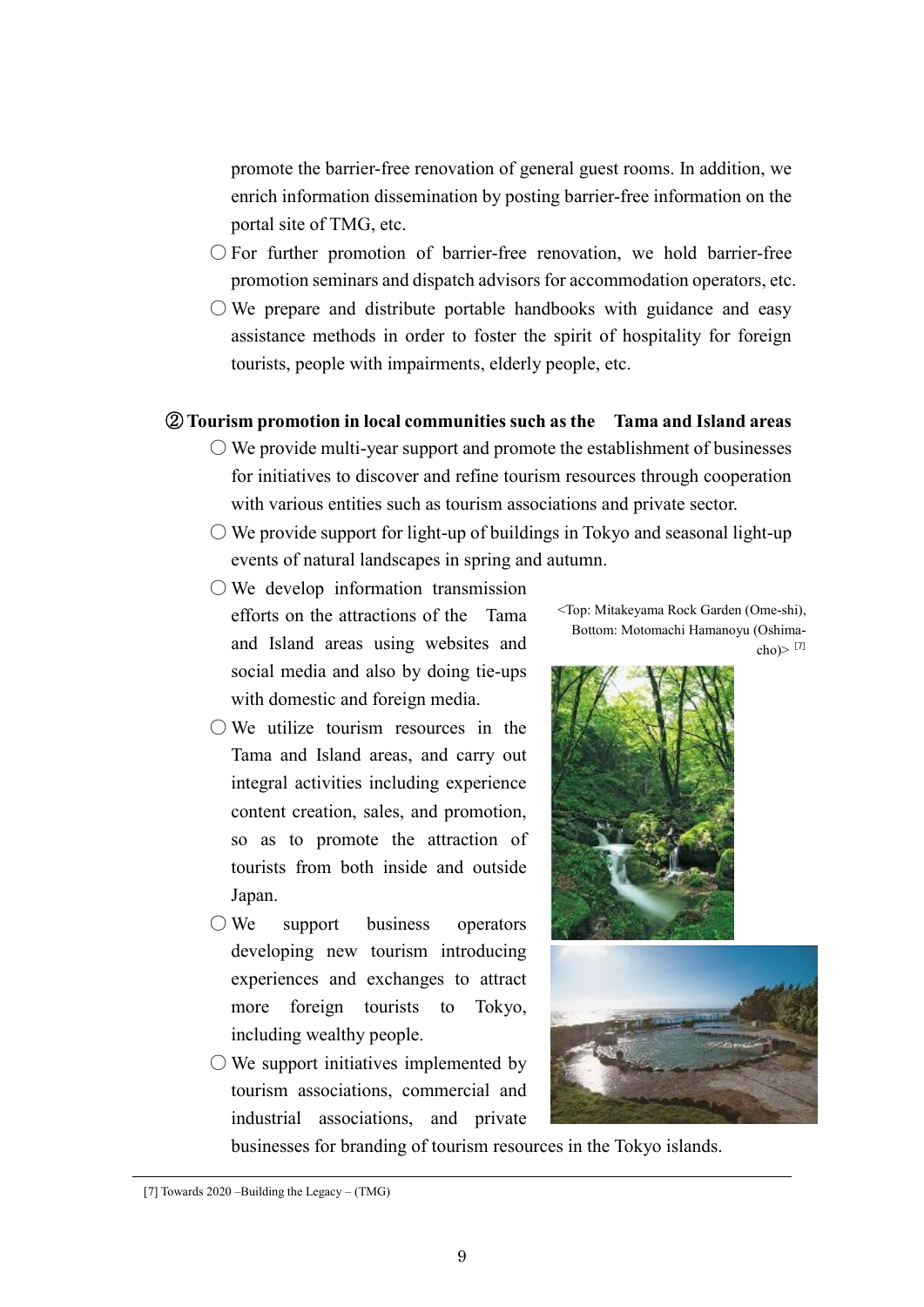- $\circlearrowright$  We integrate access information to the Tokyo islands currently provided individually by multiple operators, including air and ship service status information, and provide it in multiple languages on a portal site and apps.
- $\bigcirc$  We conduct campaigns to attract more tourists using cashless payment methods to establish a system of cashless payment.
- $\circlearrowright$  We contribute to tourism promotion and revitalization in the Tama and Island areas by designating as special zones for shochu.
- $\circ$  On all 11 Tokyo islands of the Izu and Ogasawara Islands, we implement various initiatives based on the viewpoint of hospitality for visitors to the islands, such as the creation of comfortable waiting spaces by establishing kids' corners, etc. and the strengthening of information transmission with digital signage at the passenger waiting areas that serve as tourist information bases for visitors to the Tokyo islands.
- $\bigcirc$  In order to improve access to the Tokyo islands, we promote the development of facilities for improving the in-service rate of jetfoils at Niijima Wakago Fishing Port and Kozushima Port.

# ③ **Effective initiatives for transmission of Tokyo's appeal and tourism promotion**

 $\bigcirc$  We effectively disseminate the appeal of Tokyo both in Japan and overseas through collaboration with the private sector, by developing and selling

< "Tokyo Tokyo Old meets New" logo> [8]



products that utilize "Tokyo Tokyo Old meets New" logo and slogan.

- $\bigcirc$  In order to meet diverse needs of travelers, we disseminate tourist information on various themes, including bleisure\*, ecotourism, gastronomy tourism, and accessible tourism through foreign travel magazines and business magazines.
- $\bigcirc$  Targeting the group of people who are keenly interested in travel to Tokyo, we post ads on travel-related media and develop campaigns using social media to intensively highlight safety and attractions of Tokyo.
- $\bigcirc$  We will broadcast TV commercials, post online advertisements, and conduct PR activities with the help of Tokyo Tourism Reps\*, etc., so as to gain revisiting during and after the Games.

<sup>[8]</sup> Tokyo Tokyo website <https://tokyotokyo.jp/home/>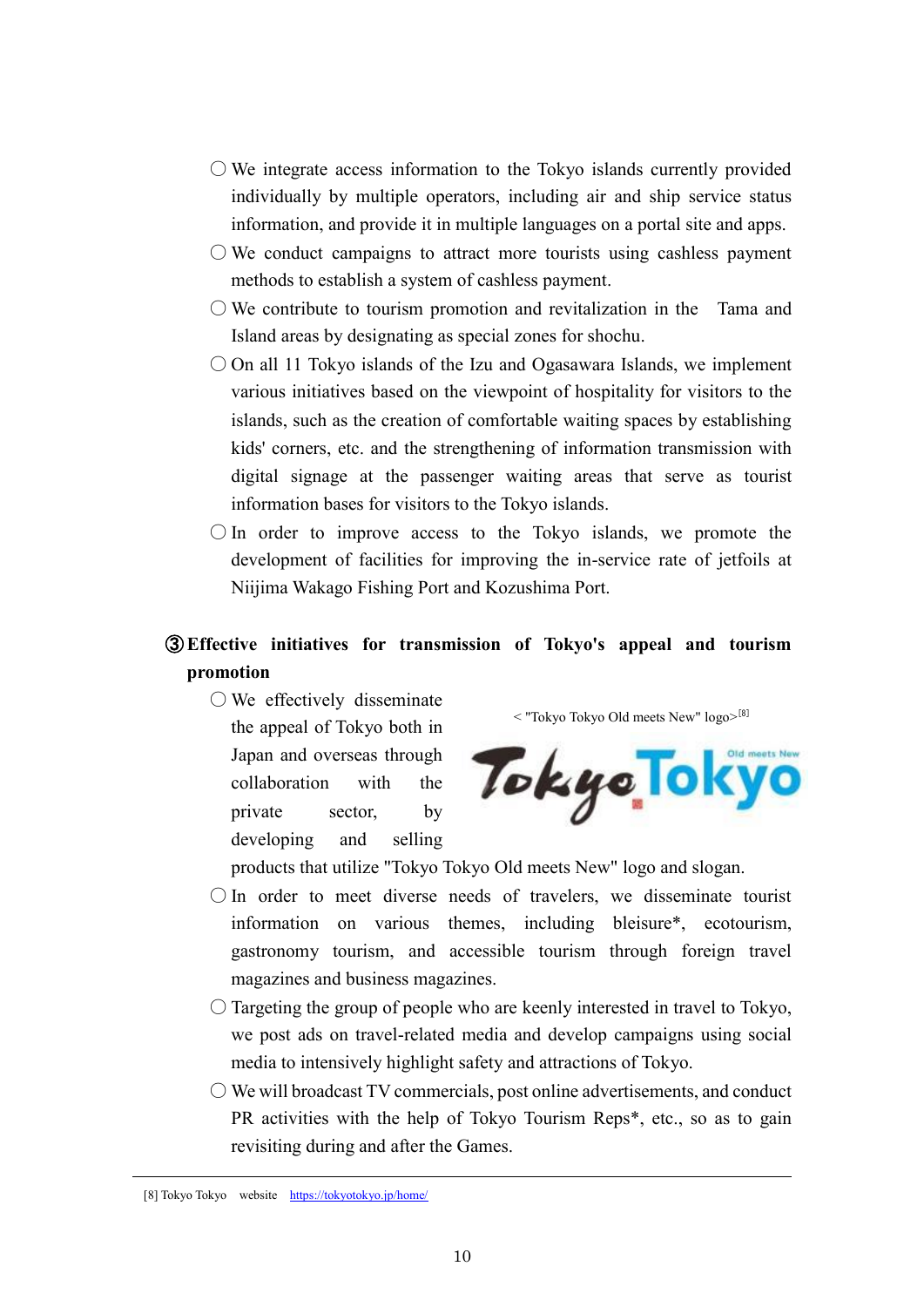- $\circlearrowright$  We develop strategic promotions according to the characteristics of the target market, so as to raise the awareness of Tokyo and attract foreign tourists.
- $\circlearrowright$  We support designing tours in which tourists can enjoy online sightseeing of Tokyo remotely making use of VR and other new technologies.
- $\circlearrowright$  We strengthen the dissemination of MICE information through initiatives such as PR activities through posting advertisements and participation in overseas trade shows.
- $\bigcirc$  We support designing sightseeing routes for bleisure conducted by MICE bases in Tokyo in collaboration with other bases and other cities in Japan and their promotion.
- $\bigcirc$  In order to widely disseminate the appeal and utilization of unique venues<sup>\*</sup> in Tokyo, we hold showcase events including inspection tours of the facilities and receptions.
- $\bigcirc$  We establish the Tokyo Media Center in order to disseminate the attractions of Tokyo through the press in Japan and around the world during the Games.
- During the Games, targeting people from both inside and outside Japan, we conduct PR activities on Tokyo's manufacturing technologies, agriculture, forestry, and fishery products, and tourist attractions.
- $\bigcirc$  In September 2020, the Tokyo International Cruise Terminal that can accommodate the world's largest cruise ships opened. We effectively disseminate the appeal of Tokyo and Tokyo Port by posting ads on overseas cruise magazines and distribute video.
- $\bigcirc$  We prepare booklets such as "Tour of cultural Assets" in English and provide information that allows foreign tourists, etc. to easily cultural assets.
- $\bigcirc$  During the Games, we set up a place where people can experience safe, pure and high quality tap water in Tokyo, and make use of various places such as public facilities in Tokyo to widely disseminate the appeal of waterworks in Tokyo to both Japan and abroad.

## ④ **Promotion of the attraction of domestic and foreign tourists in cooperation with various parts of Japan**

 $\circlearrowright$  We collaborate many parts of Japan in various ways to promote tourism strategically throughout the country by diversifying sightseeing routes and implementing joint promotions, etc.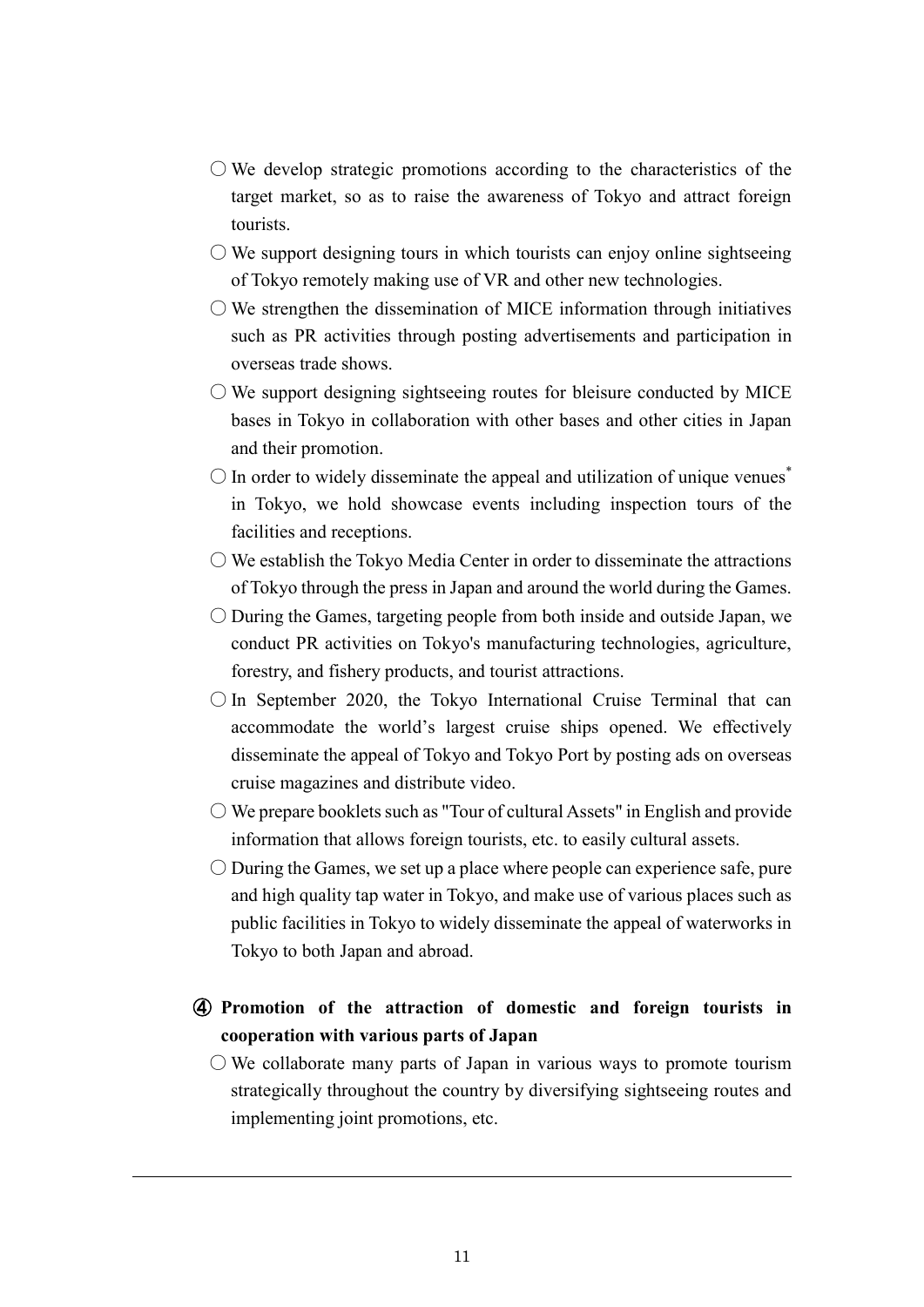- ○We implemented promotion in cooperation with domestic host cities of Rugby World Cup 2019™.
- $\bigcirc$  In cooperation with Hokkaido, Aomori, Akita, and Kagoshima prefectures that have world natural heritage, we carry out joint promotions that make use of each appeal.
- $\bigcirc$  We strengthen our capability to transmit information on websites, such as creating videos that highlight the appeal of attractions of world natural heritage sites.

 $\bigcirc$  We target domestic tourists in the

<World Natural Heritage: Ogasawara Islands>[9]



ad campaign, and implement participatory events, etc., using legacies of the Tokyo 2020 Games mainly in Tokyo and three peripheral prefectures.

- $\bigcirc$  We hold events in cooperation with the local government official promotion facilities concentrated in Tokyo, and conduct PR activities utilizing introduction booklets for the official promotion facilities.
- $\circlearrowright$  We utilize digital signage, etc. at stations and on trains of the metropolitan subways to disseminate information on local specialties, event information, etc.

 $\circlearrowright$  We hold events in gardens in Tokyo through collaboration between TMG and the national government, municipalities, private companies, etc.

### **(5) Benefits**

The following achievements will establish an environment where foreign tourists visiting Tokyo can enjoy sightseeing comfortably.

In addition, the development of various tourism resources in the region will be promoted, and through strategic tourism promotion with an eye to the post–COVID future, people all around the world will have high expectations for tourism in Tokyo. Moreover the tourism industry will use the inbound tourism recovery as an opportunity to develop further and make strides to become an international tourist city that people want to return to over and over again.

 $\circ$  The development of road guide signs that are easy to understand for all people will progress on metropolitan roads.

<sup>[9]</sup> Strengthening of Policies to Realize the "Three Cities" (FY2019) (TMG)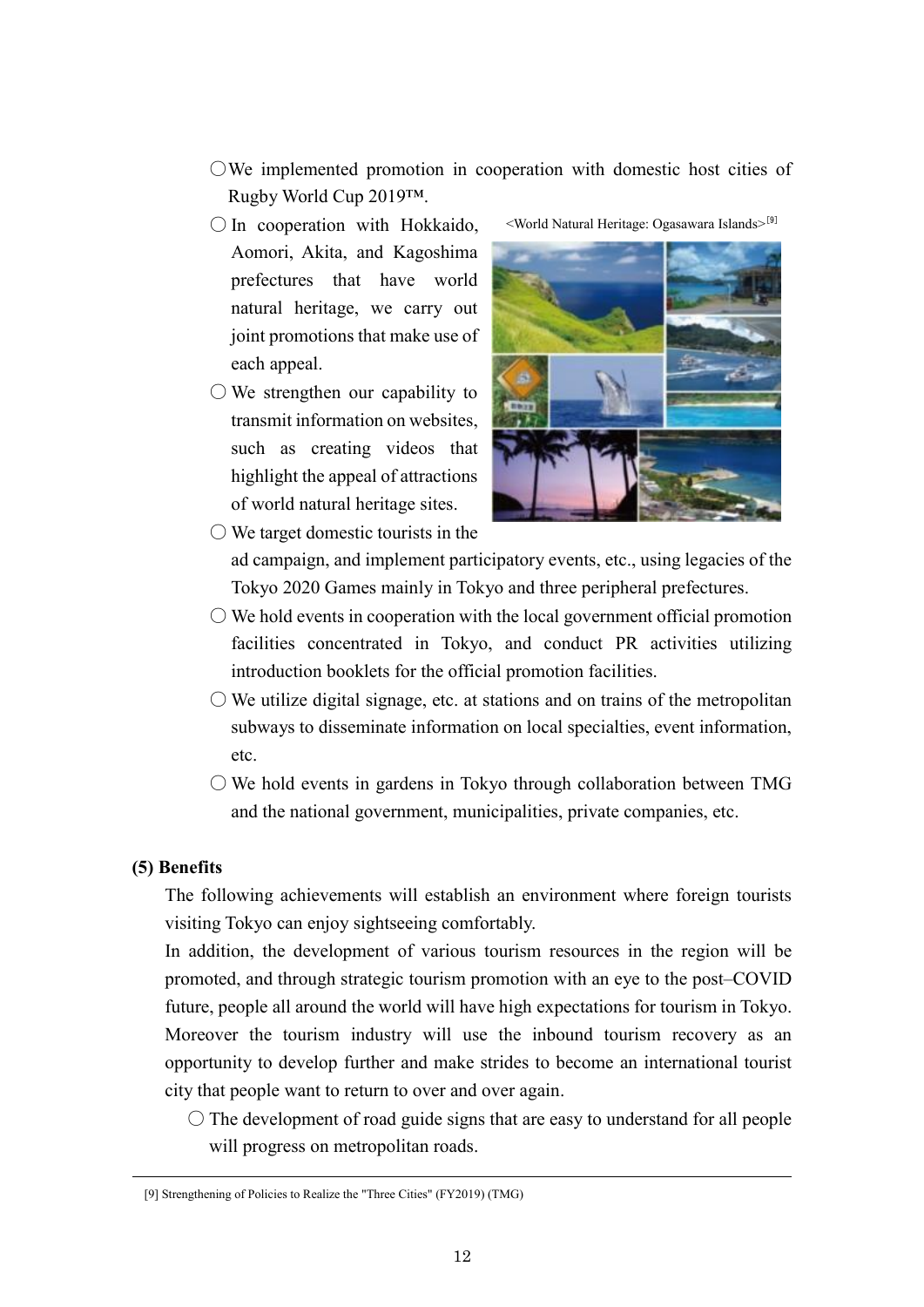- $\bigcirc$  The consideration for the uniformity and continuity of signs, etc. in multilingual information displays among various transportation agencies as well as the common use of translated texts will be improved.
- $\bigcirc$  The installation of multilingual information display boards in metropolitan parks and marine parks\* will progress.
- The installation of digital signage and tourist guide signs will progress.
- $\bigcirc$  The tourist information desks will be expanded and their functions will be enriched.
- $\bigcirc$  The free Wi-Fi usage environment will be improved and the level of user satisfaction will be enhanced.
- $\bigcirc$  The spread of volunteers will expand and the nurturing and utilization will progress.
- $\bigcirc$  The barrier-free renovation of accommodation facilities will progress.

| Inbound<br>tourists to      | 15.18 million people (in 2019)                             |
|-----------------------------|------------------------------------------------------------|
| Tokyo                       | [Reference] 5.56 million people (in 2012)                  |
| Installation of easy-       | The installation of 10,515 completed                       |
| to-understand<br>road       |                                                            |
| guide signs for all         |                                                            |
| including<br>people         |                                                            |
| foreigners<br><sub>on</sub> |                                                            |
| metropolitan roads          |                                                            |
| Improvements                | By raising awareness of the "Guidelines for Common Use     |
| through collaboration       | of Guide Signs at Terminal Stations" through websites,     |
| various<br>among            | etc., initiatives such as common use of easy-to-understand |
| transportation              | guide signs, including the unification of multilingual     |
| agencies<br>such<br>as      | information displays among agencies, have<br>been          |
| consideration for the       | promoted                                                   |
| unification                 |                                                            |
| continuity<br>of            |                                                            |
| multilingual                |                                                            |
| information displays /      |                                                            |
| signs, etc.,<br>and         |                                                            |
| of<br>common<br>use         |                                                            |
| translated texts            |                                                            |

#### **4. Facts and figures**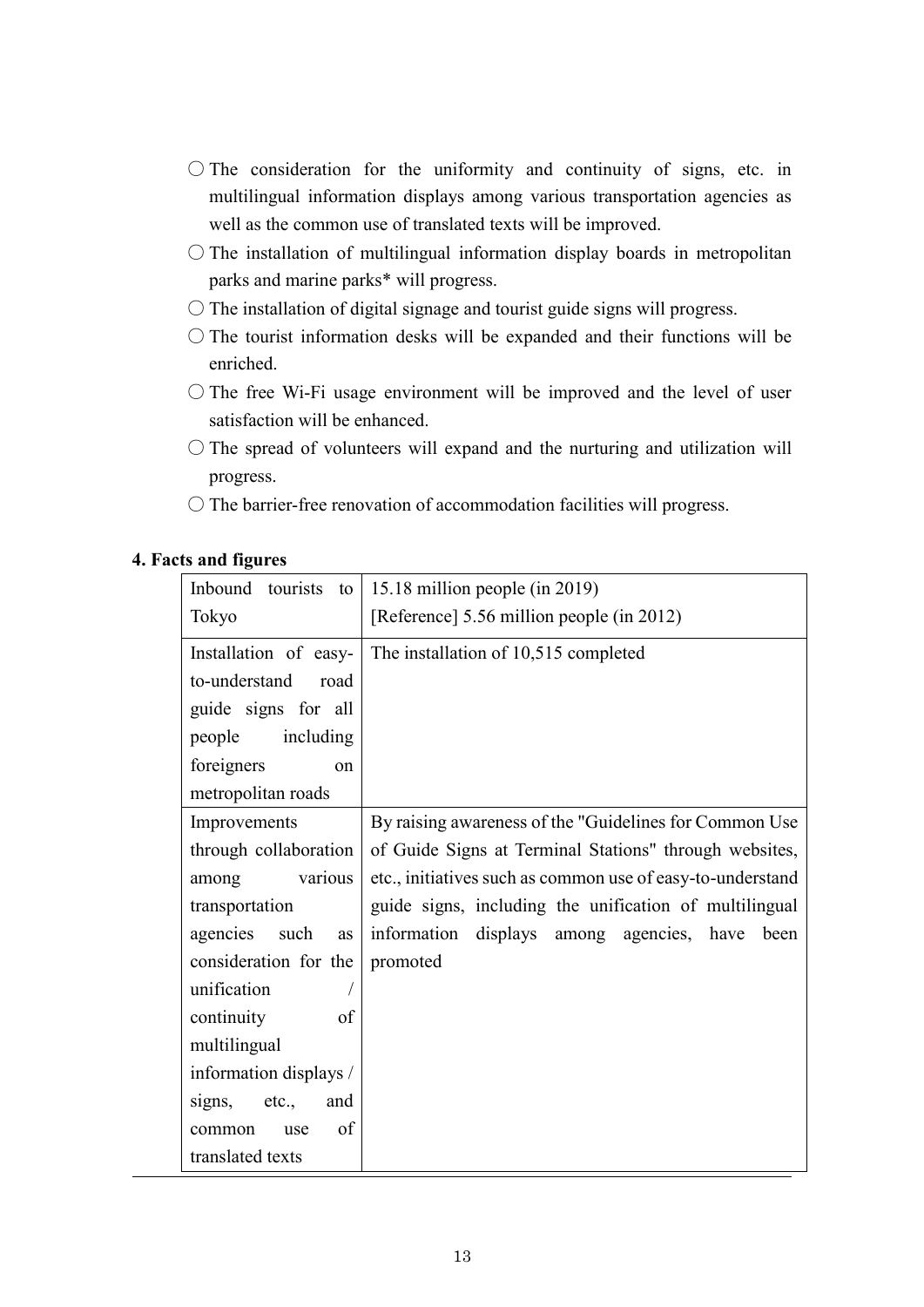| Installation of tourist | 554 units in total (by the end of October 2020)              |
|-------------------------|--------------------------------------------------------------|
| information signs       |                                                              |
| Installation<br>of      | Metropolitan parks: Completed in 22 parks (in total)         |
| guide<br>multilingual   | Marine parks: Completed in 7 parks (in total)                |
| signs in metropolitan   | [Reference] Metropolitan parks:<br>Designing<br>was          |
| and marine<br>parks     | implemented in 3 parks                                       |
| parks                   | Marine parks: Designing started in 3 parks                   |
|                         | (at the end of FY2016)                                       |
| Enrichment of tourist   | Enriched in 10 areas that foreign tourists visit very often  |
| information             |                                                              |
| (development<br>of      |                                                              |
| bases responsible for   |                                                              |
| wide-area<br>tourist    |                                                              |
| information             |                                                              |
| functions)              |                                                              |
| Enrichment of tourist   | 151 locations in total within 10 areas that foreign tourists |
| information             | visit very often                                             |
| (expansion of tourist   |                                                              |
| information desks and   |                                                              |
| strengthening of their  |                                                              |
| functions)              |                                                              |
| Enrichment of tourist   | 10 areas that foreign visit very often                       |
| information             |                                                              |
| (provision of<br>the    |                                                              |
| "Tourist Information    |                                                              |
| on the Street")         |                                                              |
| Installation of digital | 108 units in total                                           |
| signage                 |                                                              |
| Satisfaction level of   | 71.1% (in 2019)                                              |
| foreign tourists with   |                                                              |
| the environment for     |                                                              |
| free Wi-Fi utilization  |                                                              |
| Improvement of the      | 761 places in total                                          |
| environment for free    |                                                              |
| utilization<br>Wi-Fi    |                                                              |
| (installation of Wi-Fi  |                                                              |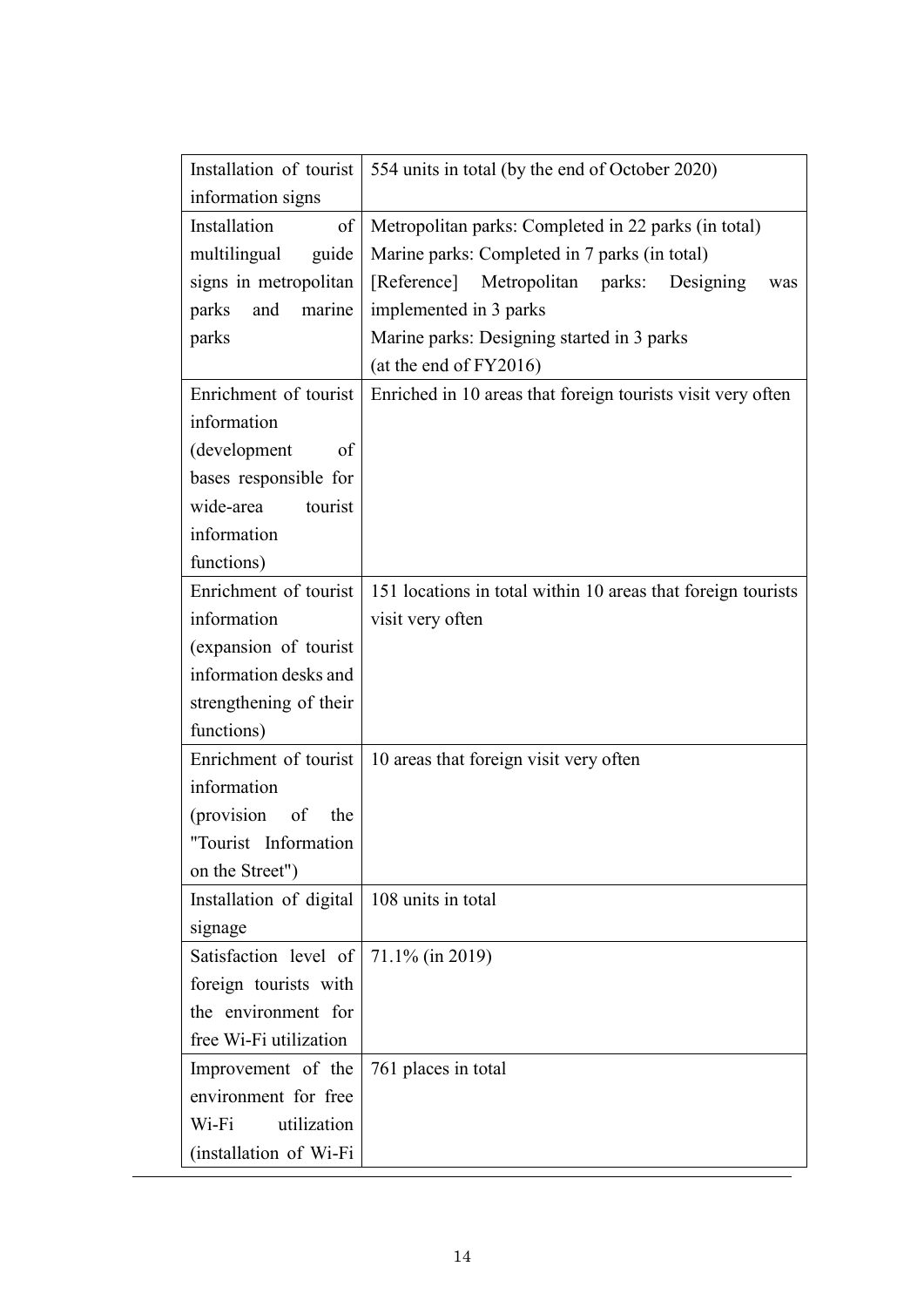| antennas)                |                                                          |
|--------------------------|----------------------------------------------------------|
| Improvement of the       | Wi-Fi for spectators available at four venues of TMG     |
| environment for free     | Installation of Wi-Fi for spectators started at other 15 |
| Wi-Fi utilization (in    | venues (at the end of March 2021)                        |
| competition<br>the       |                                                          |
| facilities of the Tokyo  |                                                          |
| 2020 Games)              |                                                          |
| Expansion of the         | About 54,000 people in total                             |
| spread of, training,     |                                                          |
| and utilization of       |                                                          |
| volunteers (training)    |                                                          |
| hospitality<br>of        |                                                          |
| language volunteers      |                                                          |
| for foreigners)          |                                                          |
| Expansion of the         | Number of registered volunteers: 2,637 (April 1, 2020)   |
| spread of, training,     |                                                          |
| and utilization of       |                                                          |
| volunteers<br>(training) |                                                          |
| of tourism volunteers)   |                                                          |
| Expansion<br>of<br>the   | Number of OMOTENASHI (hospitality)<br>Ambassador         |
| spread of, training,     | appointed: 1,103 people in total                         |
| utilization<br>and<br>of |                                                          |
| volunteers<br>(training) |                                                          |
| of OMOTENASHI            |                                                          |
| (hospitality)            |                                                          |
| Ambassador)              |                                                          |
| Enrichment<br>of         | In Tokyo, combining rooms for wheelchair users required  |
| tourism<br>accessible    | by the laws and general guest rooms meeting the revised  |
| (barrier-free            | Barrier-Free Building Ordinance (enacted on September    |
| renovation<br>of         | 1, 2019), the number of rooms offered exceeds 2,500.     |
| accommodation            |                                                          |
| facilities)              |                                                          |

(Items in the table are achievements to March 2020 unless otherwise noted)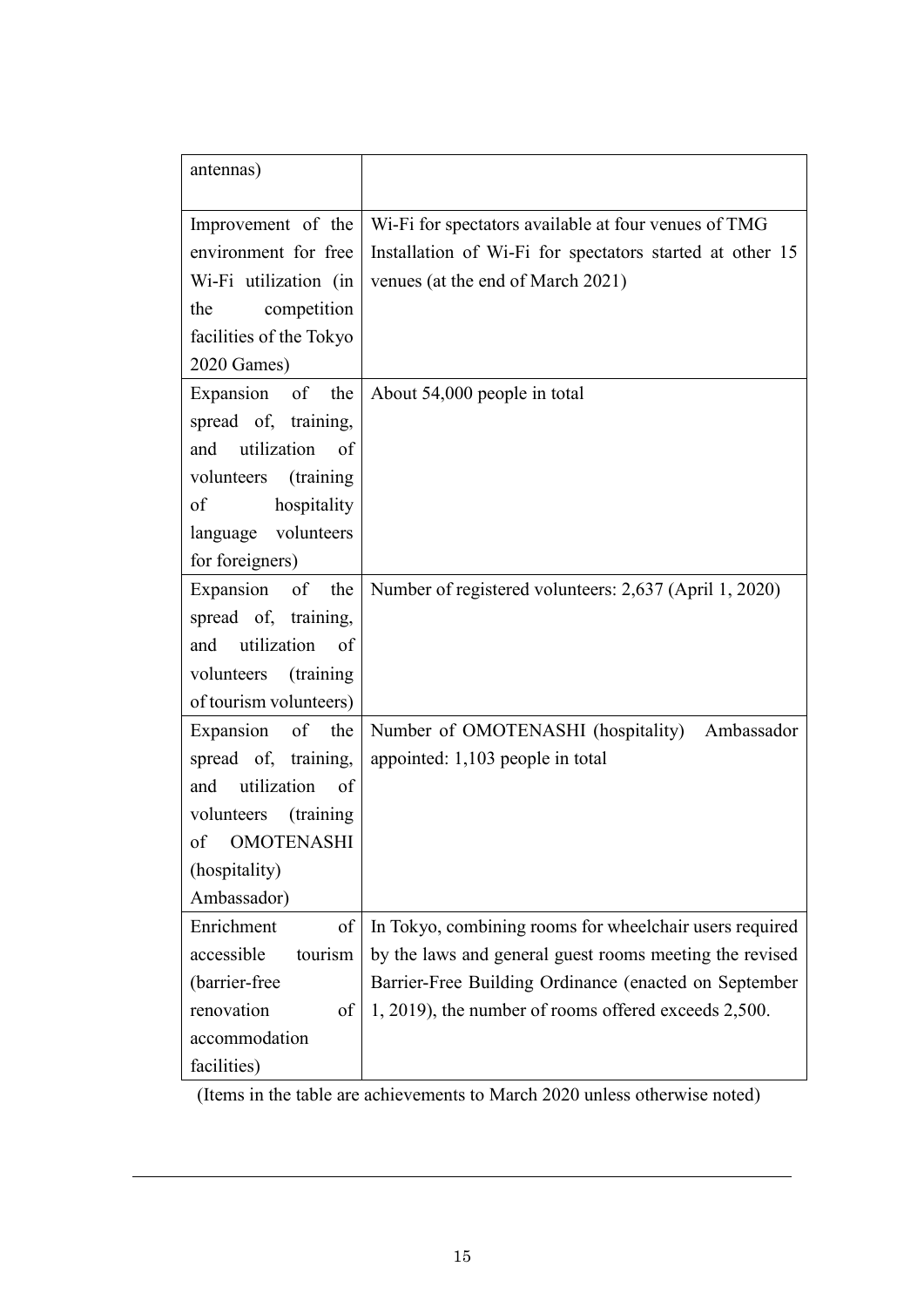# **5. Explanation of Terms**

| <b>ICT</b>         | An abbreviation for Information and Communication               |
|--------------------|-----------------------------------------------------------------|
|                    | Technology. A generic term for technologies, industries,        |
|                    | facilities, services, etc. in various fields related to data    |
|                    | processing and information communications                       |
| Pictogram          | Visual symbols displaying information and cautions with         |
|                    | simplified icons, etc. that are designed to be easily           |
|                    | understood by anyone                                            |
| Digital signage    | A system that displays images and information on a              |
|                    | network-connected display in commercial facilities,             |
|                    | transportation facilities, stores, public spaces, etc.          |
| Cashless           | This is supposed to refer to a state in which activities can be |
|                    | performed without using cash (bills or coins). Examples of      |
|                    | cashless payment methods include credit cards, electronic       |
|                    | money, and mobile wallets                                       |
| Accessible tourism | An initiative designed to allow everyone to enjoy travelling    |
|                    | within the city by responding to the needs of tourists with     |
|                    | difficulties in mobility or communication, including the        |
|                    | elderly and those with impairments.                             |
| <b>Bleisure</b>    | A coined word combining business trip and leisure, meaning      |
|                    | business travelers enjoy leisure activities.                    |
| Tokyo Tourism Rep  | Individuals or companies that provide the latest information    |
|                    | on Tokyo to local travel agencies and media, conducting         |
|                    | sales activities and promotion on Tokyo tourism to the          |
|                    | general public on site.                                         |
| Unique venues      | Venues such as historic buildings and art museums that          |
|                    | provide a special environment in which to conduct meetings,     |
|                    | events and receptions                                           |
| Marine park        | A park formed by development of reclaimed land based on         |
|                    | the Tokyo Marine Park Ordinance, where the citizens can         |
|                    | interact with the sea and nature and enjoy recreation. This     |
|                    | includes seaside parks, pier parks, and green road parks.       |

## **6. References**

- ・Towards 2020 –Building the Legacy- (PR Edition)
- ・Towards 2020 –Building the Legacy (Main Part)